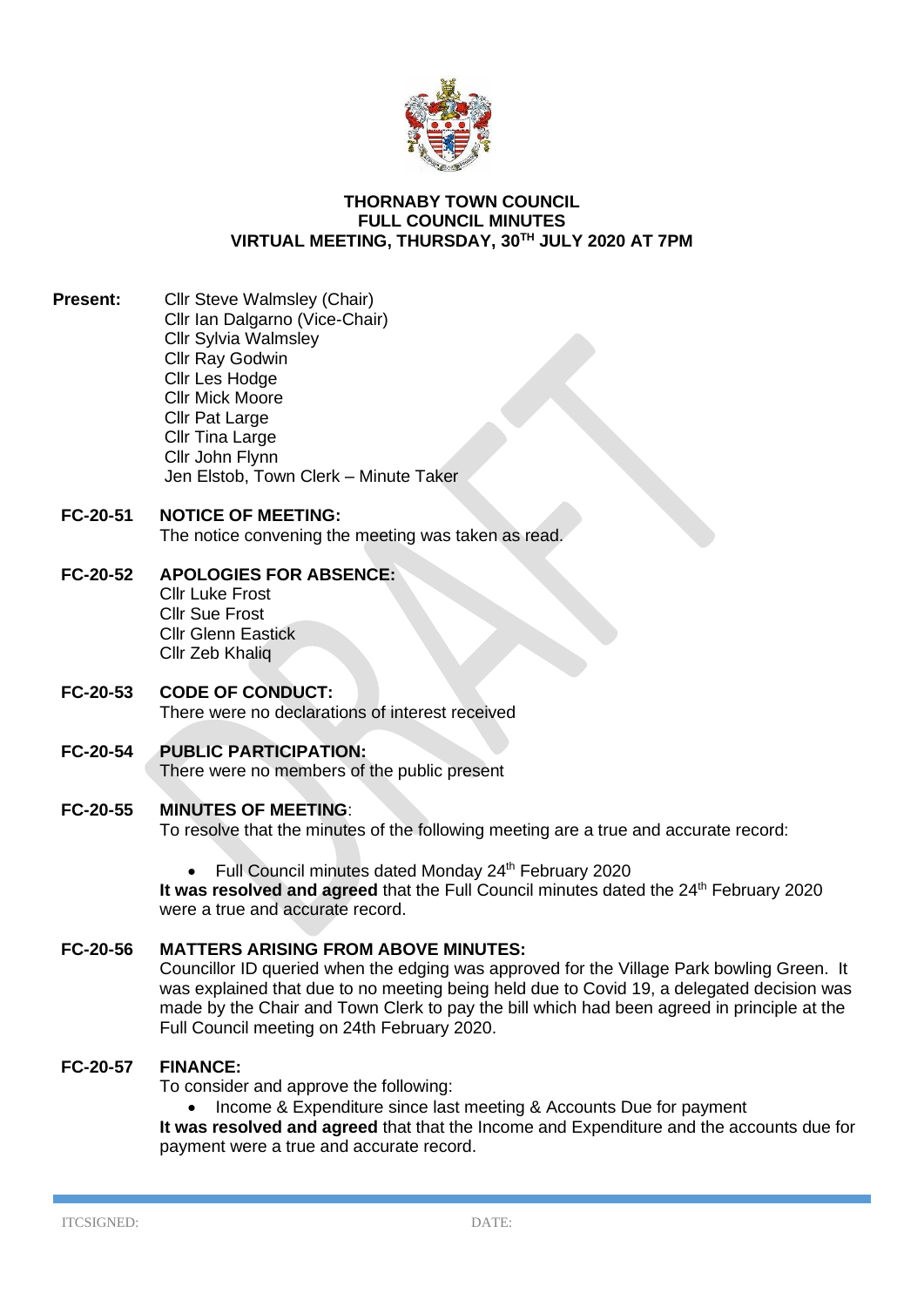# **Community Chest Applications:**

# • **2 nd Thornaby Rainbows**

JE to contact the Leader about activities in the coronavirus climate. If they are still going ahead it was **agreed** to award the 2<sup>nd</sup> Thornaby Rainbows a Community Chest Grant of £150

#### • **9 th Thornaby Brownies**

JE to contact the Leader about activities in the coronavirus climate. If they are still going ahead it was **agreed** to award the 9th Thornaby Brownies a Community Chest Grant of £150

#### • **Woodside Grange Care Home**

**It was resolved and agreed** to award Woodside Grange Care Home a Community Chest Grant of £150.

#### **FC-20-58 ANNUAL RETURN FOR THE FINANCIAL YEAR (AGAR) 2019/20:** to consider and approve

• Section 1 – Annual Governance Statements 2019/20

**It was resolved and agreed** that the Annual Governance Statements for 2019/20 be accepted.

• Section 2 – Accounting Statements 2019/20

**It was resolved and agreed** that the Accounting Statements for 2019/20 be accepted.

**The Notice of Appointment of date for the exercise of public rights accounts for the year ended 31st March 2020 with Section 1 & 2, will be displayed on the Council's website and at Thornaby Town Hall from Friday 31st July 2020 until Friday 11th September 2020.**

# **FC-20-59 TOWN HALL:**

**Brief update from the Chair to be presented at the meeting.**

Cllr Steve Walmsley provided the following update:

- TG has provided an assessment of all the work to be done in the Town Hall which is approximately £300,000
- Mavel have now installed lead lights in the Council Chamber and dimmer switches have also been installed.
- Quotes are being received for the installation of the disabled lift

# **Progress Report to be circulated at the meeting**

The progress report will be circulated by email as soon as it is received from the Architect.

# **FC-20-60 ST PETER'S CHURCH:** for discussion

The historic St Peters Church needs substantial funding to replace the roof. A source of funding has been identified. It was discussed how Thornaby Town Council could assist but more information and was required before a decision could be made.

# **FC-20-61 PLANNING:**

It was agreed and confirmed that the SBC lists for Applications & Delegated decisions have been circulated by email to Councillors. An objection to the building of houses on the land south of Thornaby Football Club, has been sent to SBC

# **FC-20-62 RISK MANAGEMENT REGISTER:** for discussion & approval

**It was resolved and agreed** to accept that the risk management register was a true and accurate record after inserting a note about Covid 19.

#### **FC-20-63 ASSET REGISTER:** for discussion & approval

**It was resolved and agreed** to accept the asset register was a true and accurate record.